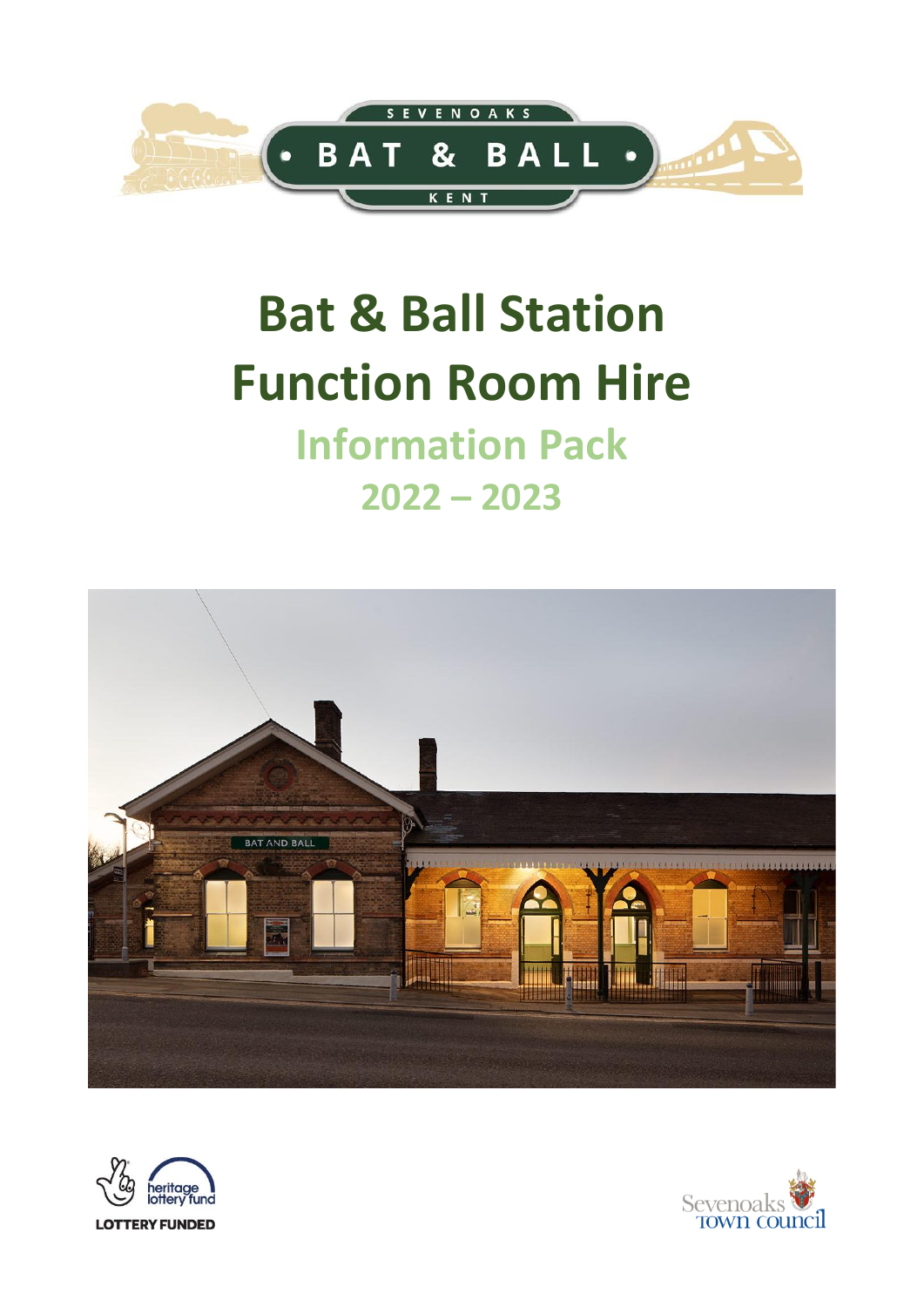## Overview

Bat and Ball station, constructed in 1862, was the first station in Sevenoaks. The building has since been extensively redeveloped using Heritage Lottery Fund lottery money and was reopened to the public in February 2019 after being completely renovated and refurbished to its former glory. It now holds a public café as well two rooms available for public hire namely the Booking Hall and the Luggage Room which can be hired separately or together.

It is within easy access of the M20 and M25 making it an ideal meeting place, it is open all year round and is a perfect venue for private parties and functions, meetings, conferences, low impact exercise classes, community groups, and a wide range of activities.

#### Facilities

#### **General and access**

Public toilets, including a disabled toilet, are available via the café but please note if hiring the Luggage Room separately this will mean walking outside the canopy. The station is all flat access with push button automatic double doors into all the rooms. An acoustic loop system is fitted in both rooms for those with hearing impairment.

#### **Equipment**

Wi-Fi is available throughout the building and modern audio-visual equipment is available to use.

#### **Refreshments**

Refreshments are available if arranged during the booking process however there is also a public café on site with the opening times:

Monday to Friday,  $6.30$ am – 2pm

#### **Parking**

There is free parking at the nearby Bat & Ball Centre (Community Centre) subject to availability and a 4 hour limit, and pay and display parking adjacent to the station, both of which have disabled parking spaces.



For any queries please contact: [hallhire@sevenoakstown.gov.uk](mailto:hallhire@sevenoakstown.gov.uk)

#### **Booking hall: Luggage room:**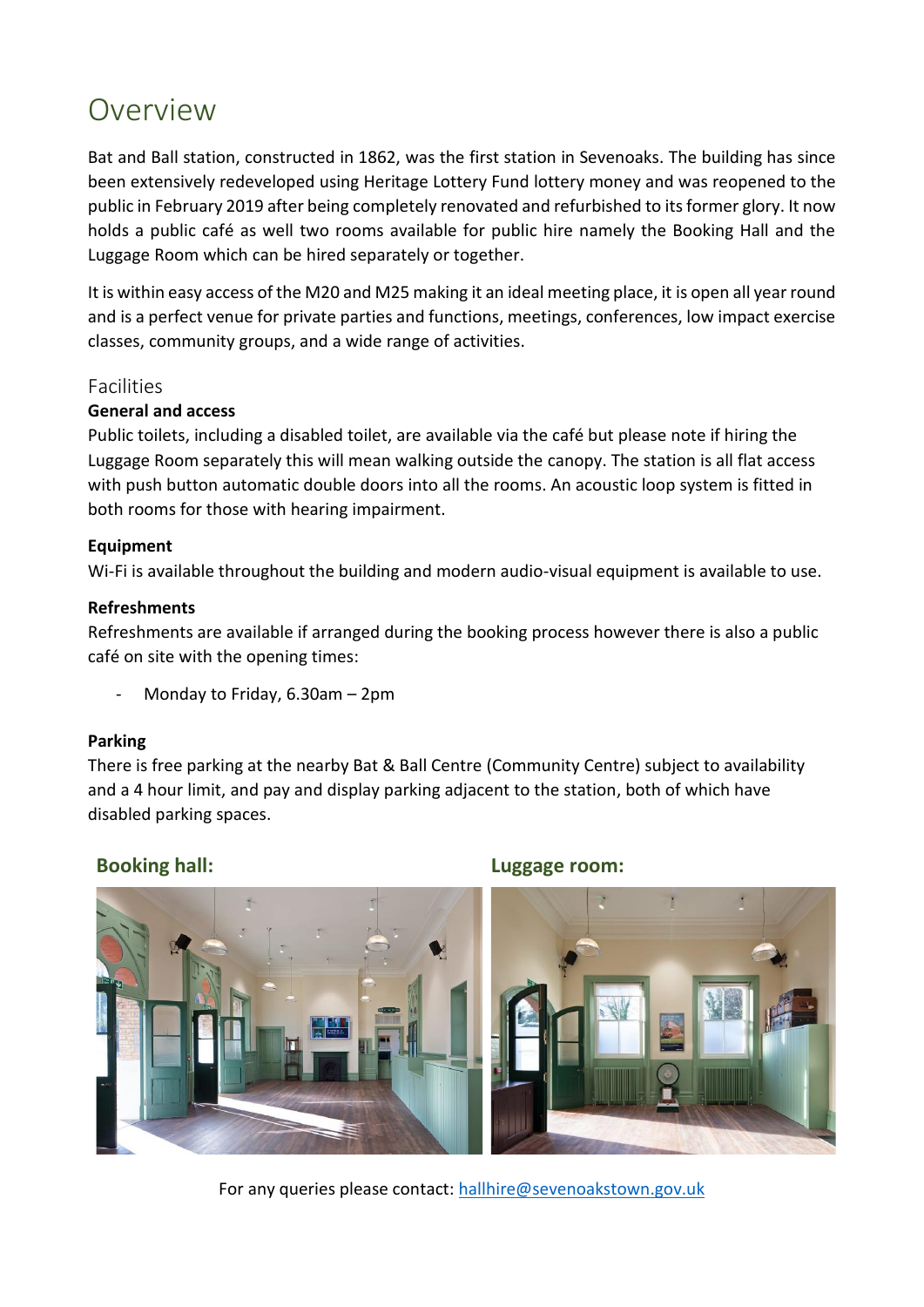## Room Specifications & Floor plan

| <b>Specification</b>       | <b>Booking Hall</b>                                                                        | <b>Luggage Room</b>                                                                       |
|----------------------------|--------------------------------------------------------------------------------------------|-------------------------------------------------------------------------------------------|
| Room Size                  | 11.5 m $\times$ 6.5 m                                                                      | $6m \times 5m$                                                                            |
| Room capacity              | 120 standing, 70 theatre<br>seating, up to 44 seated at<br>tables (depending on<br>layout) | 30 standing, 24 theatre<br>seating, up to 20 seated at<br>tables (depending on<br>layout) |
| Number of tables available | 12 (1520mm x 720 mm)                                                                       | 5 (1520mm x 720 mm)                                                                       |
| Number of chairs available | 60                                                                                         | 20                                                                                        |
| Screen for presentation    | Included                                                                                   | Included                                                                                  |
| <b>Hearing Loop</b>        | Included                                                                                   | Included                                                                                  |
| Microphone                 | On request                                                                                 | On request                                                                                |
| Coat Rail                  | On request                                                                                 | On request                                                                                |

#### **Possible floor plans**

Here are some possibilities for how the tables and seating can be arranged for you, but specific requests will be accommodated if possible.

#### **Booking Hall Option 1:**

Seating 44 people Using both sides of the vertical tables



#### **Booking Hall Option 2:**

Seating 26/28 people End seats would have to turn to view screen



**Booking Hall Option 3:**

Seating 22/24 people End seats would have to turn to view screen

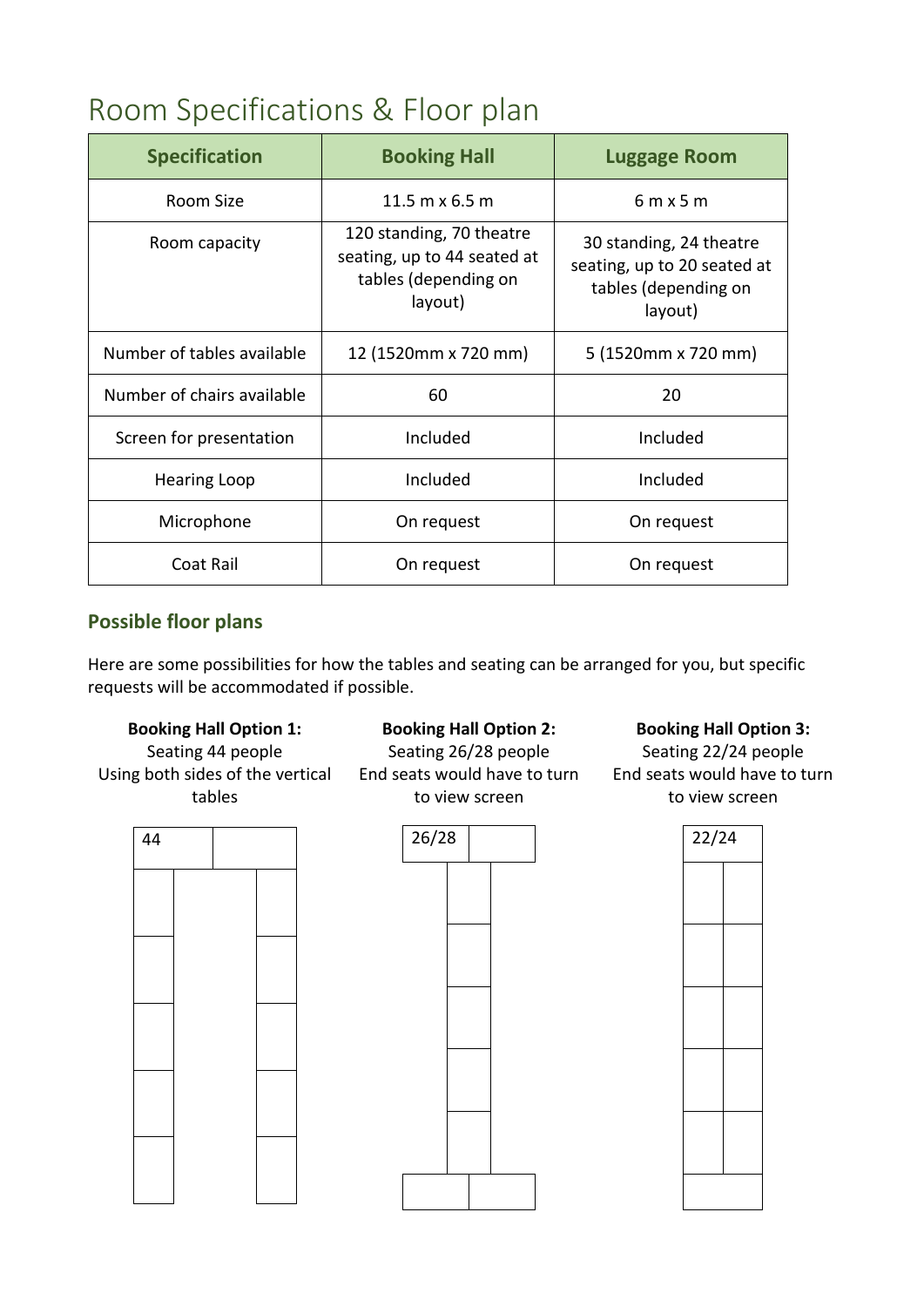

## Catering options

We can offer a variety of catering options for the rooms at the Bat and Ball Station.

#### **Breakfast the healthier choice £5.50 per person**

Greek yogurt and granola Chopped fruit Breakfast pastries Orange juice

#### **Breakfast Classic Choice £6.60 per person** Chopped fruit or crudité plate with dips

Bacon Rolls Selection of pastries Orange juice

#### **Buffet Option A £5.20 per person**

Selection of classic sandwiches **Crisps** Selection of cakes

#### **Buffet Option C £9.90 per person**

Selection of premium and classic sandwiches **Crisps** Honey and mustard cocktail sausages Onion Bhaji and vegetable samosa platter Selection of cakes

#### **Afternoon Tea £7.70 per person**

Selection of finger sandwiches Selection of cakes Freshly baked scones with jam and clotted cream Unlimited tea and coffee

#### **Buffet Option B £7.30 per person**

Selection of classic sandwiches **Crisps** Mini sausage roll, pork pie and cocktail sausage platter Selection of cake Fruit basket with whole fruits

**Sandwich Platters £13.30 for 6 people** Mixed sandwich platter (with ready salted crisps) Vegetarian sandwich platter (with ready salted

#### **Unlimited tea, coffee and water is £2.20 per person**

crisps)

#### **Homemade Cakes**

We can freshly bake a cake for your meeting or party, loaf (£8.90) and round sandwich cakes (£11.10) serve 8 and tray bakes (£13.30) serve 12 people generously.

Please choose from:

Lemon drizzle, Carrot cake with cream cheese frosting, Flapjacks (plain or with dried fruit) Rich Chocolate Brownies (tray bake only), Banana loaf, Classic Victoria sponge (8" round with jam and buttercream £13.30), Coffee & Walnut cake, Bread Pudding or Bakewell Tart.

Cupcakes or Chocolate Chip Cookies £1.15 each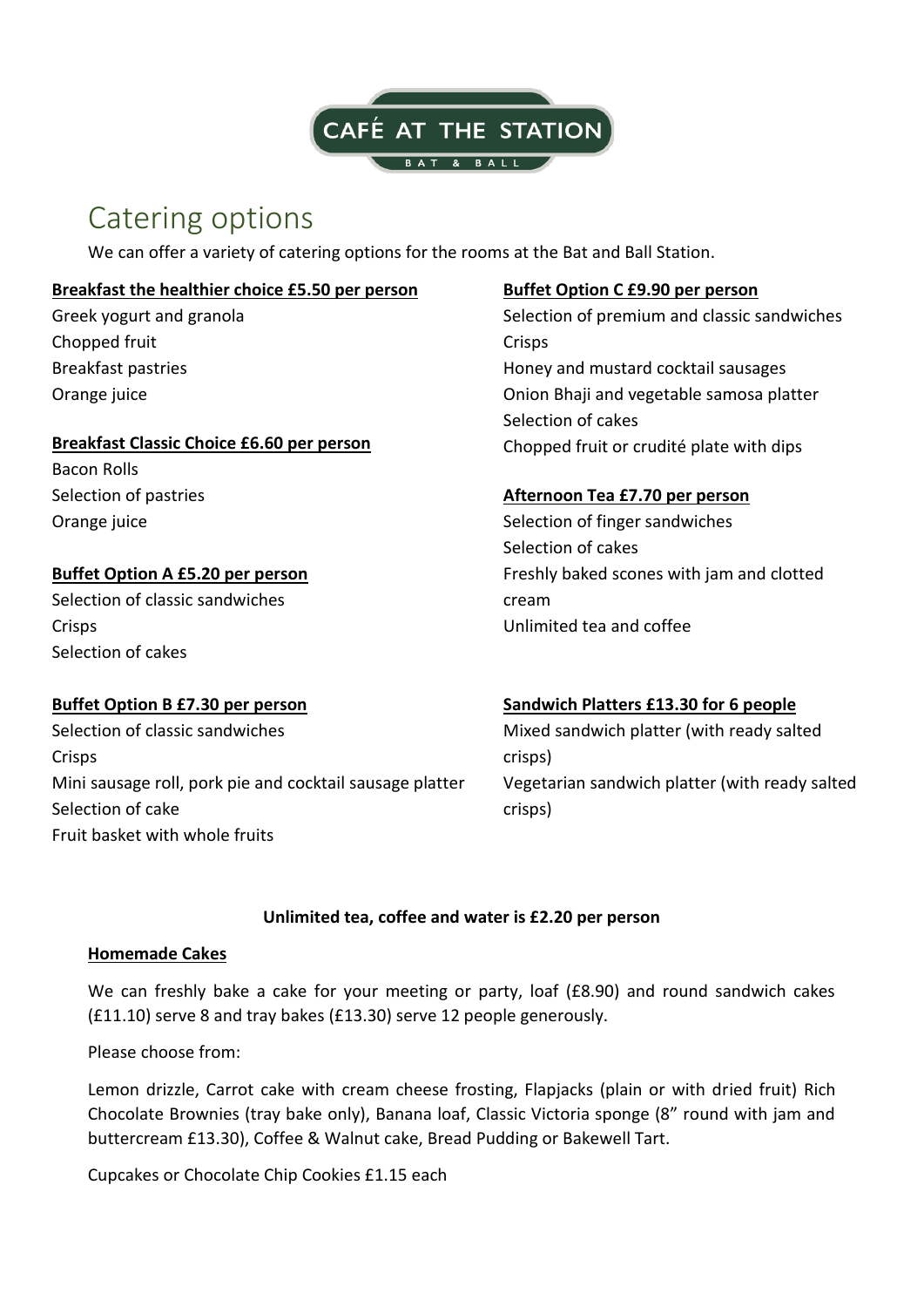## Catering options cont.

We can offer further hot/cold food options depending on your requirements, for example salad bowls, quiches, homemade soup and other hot snacks. please do not hesitate to email: [batandballcafe@sevenoakstown.gov.uk](mailto:batandballcafe@sevenoakstown.gov.uk) or call 01732 920150

**If you have any dietary or allergy requirements, please speak to a member of staff who will be happy to help you.** 

(Prices from the 1/4/22 and inclusive of VAT)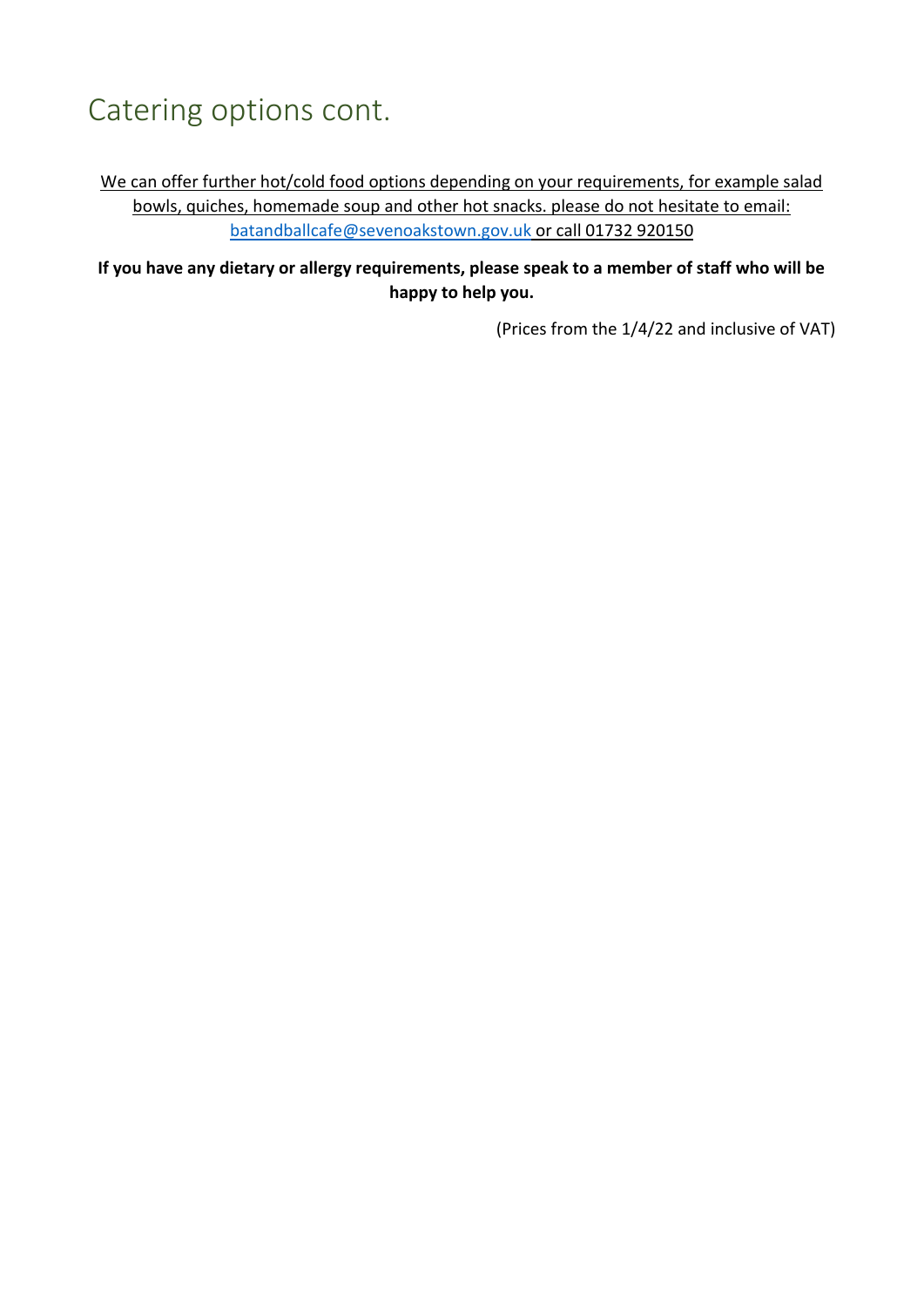## Fees and Charges

| <b>WEEKEND RATES FROM 1 APRIL 2022</b> |                                                   |     |  |  |
|----------------------------------------|---------------------------------------------------|-----|--|--|
| <b>Booking Hall</b>                    | Hourly rate                                       | £42 |  |  |
|                                        | Hourly rate 6hrs+                                 | £37 |  |  |
| Luggage Room                           | Hourly rate                                       | £32 |  |  |
|                                        | Hourly rate 6hrs+                                 | £27 |  |  |
| <b>Hall Set Up Costs</b>               | For the caretaker to set up the hall, as required | £41 |  |  |

| <b>WEEKDAY HOURLY RATES FROM 1APRIL 2022</b> |                     |                     |  |  |
|----------------------------------------------|---------------------|---------------------|--|--|
|                                              | <b>Booking Hall</b> | <b>Luggage Room</b> |  |  |
| $9:00am - 6:00pm$                            | £32                 | £22                 |  |  |
| $6:00 \text{pm} - 10:30 \text{pm}$           | £37                 | £27                 |  |  |
| 6hrs+                                        | £27                 | £15.50              |  |  |
| <b>Hall Set Up Costs</b>                     | £41                 | £41                 |  |  |

**There is a 10% reduction for 10 or more bookings in any one financial year, provided payment is received within 30 days of the date of the invoice.** 

**Notes: Damage Deposit per booking – 25% Refreshments are available - POA Access to parking at the Bat & Ball Community Centre included in all rates**

**Email: hallhire@sevenoakstown.gov.uk Phone: 01732 459953**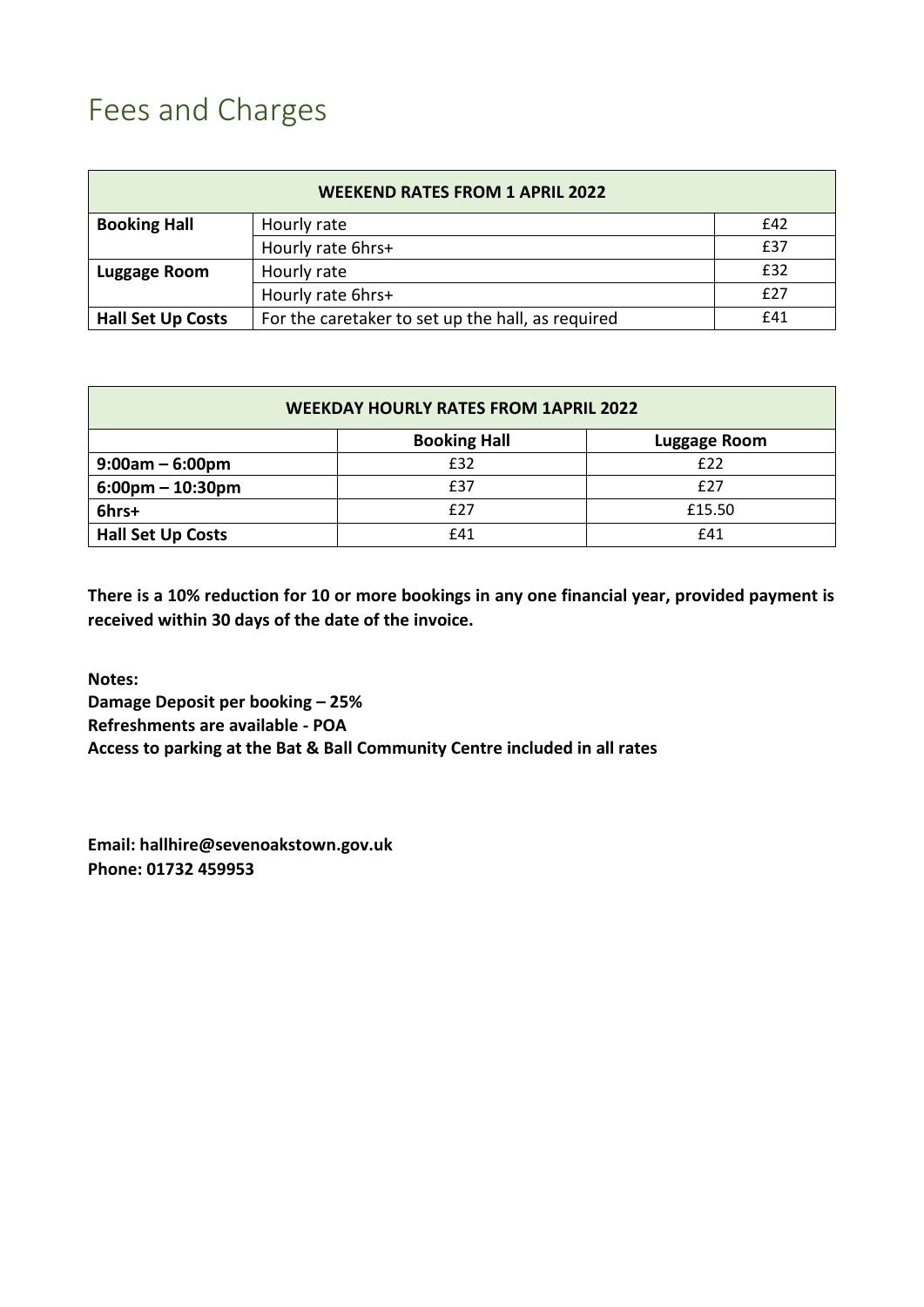## Bat & Ball Station Building Hire Enquiry Form

*(Please note that completion and forwarding this form does not confirm a booking)*

| <b>Date of Hire requested</b>                         |  |
|-------------------------------------------------------|--|
|                                                       |  |
|                                                       |  |
| <b>Times of Hire requested</b>                        |  |
| Please allow for any setting up and tidying           |  |
| away within your hire period                          |  |
|                                                       |  |
|                                                       |  |
| <b>Booking Hall (please tick)</b>                     |  |
|                                                       |  |
|                                                       |  |
| <b>Luggage Room (please tick)</b>                     |  |
| <b>Additional Facilities (please tick)</b>            |  |
|                                                       |  |
| <b>Flipchart</b>                                      |  |
| <b>Microphones</b>                                    |  |
| 75" Presentation Screen for use                       |  |
| with hirer's laptop (HDMI                             |  |
| connection)                                           |  |
| <b>Room layout (chairs &amp; tables)</b><br>$\bullet$ |  |
|                                                       |  |
| <b>Refreshments (separate charges apply)</b>          |  |
|                                                       |  |
| Tea / Coffee (please state numbers)                   |  |
| Other refreshments - to be discussed                  |  |
|                                                       |  |
| <b>Your Name</b>                                      |  |
|                                                       |  |
| <b>Telephone</b>                                      |  |
|                                                       |  |
| <b>Email</b>                                          |  |
|                                                       |  |
|                                                       |  |
| <b>Name of Organisation (if applicable)</b>           |  |
|                                                       |  |
| <b>Address to appear on invoice</b>                   |  |
|                                                       |  |
|                                                       |  |
|                                                       |  |
|                                                       |  |

Return Enquiry Form to Sevenoaks Town Council, Council Offices, Bradbourne Vale Road, Sevenoaks, Kent TN13 3QG or email to [hallhire@sevenoakstown.gov.uk](mailto:hallhire@sevenoakstown.gov.uk) or telephone 01732 459953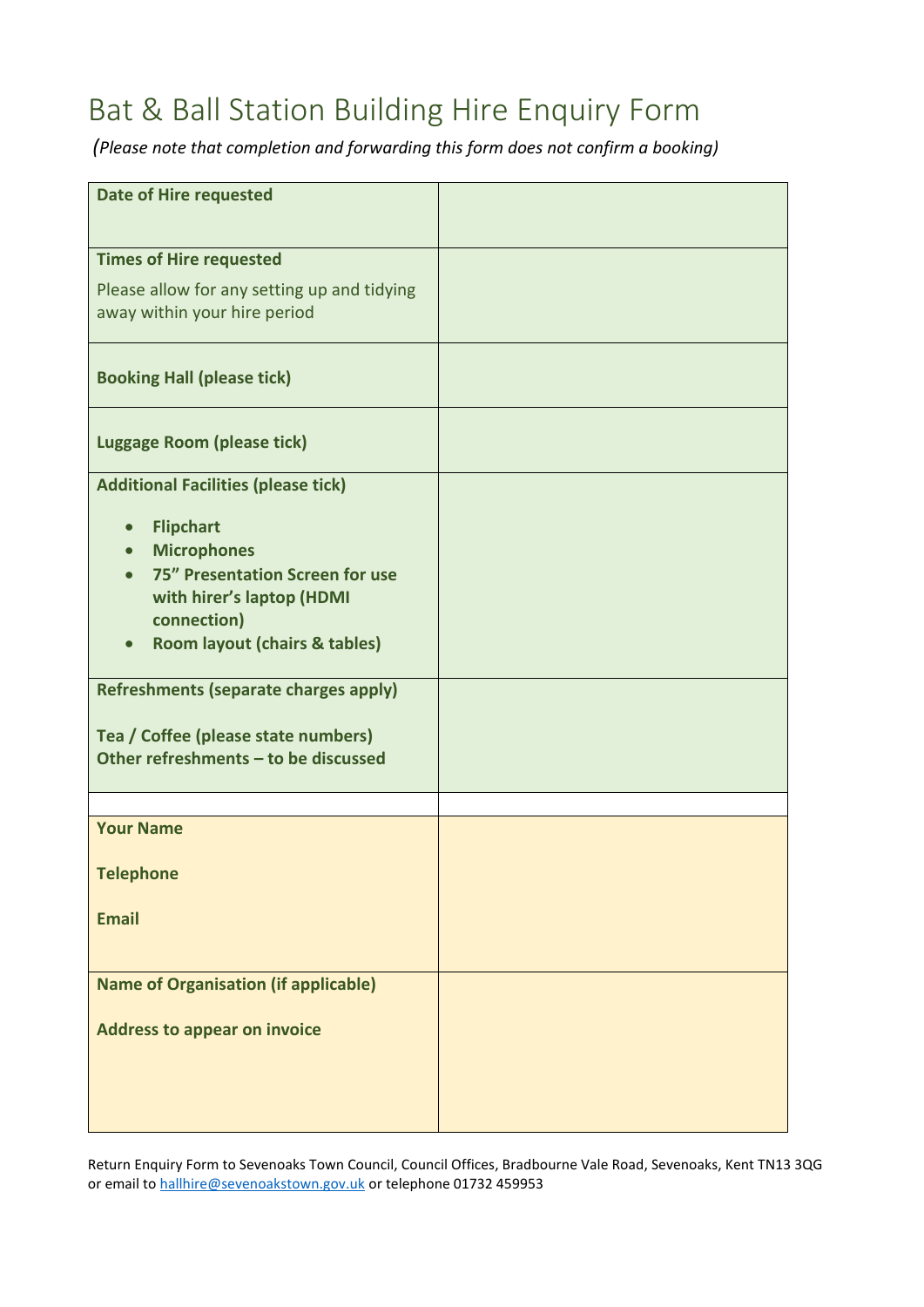

## Bat & Ball Station

## Terms and conditions for hire

#### **Conditions of Hire**

#### Definitions

For the purpose of these Conditions of Hire, "Hirer" means the person or organisation to whom this letter and accompanying invoice is addressed, and "Council" means Sevenoaks Town Council, which is the owner and operator of the Bat & Ball Station building ("Station Building").

- 1. Payment
- a) The Hirer shall pay a non-refundable deposit of half the cost of a booking within 2 weeks of confirmation of booking and the balance o fees is due 21 days before the date of the event. Please keep to the booked times indicated on the form. Extra time may be available by prior request if the room is not occupied. An extra charge will be made at the same hourly rate if the booked time is exceeded.
- b) At the discretion of the Council for certain events parties (but not children's parties), wedding receptions or similar - a refundable damage deposit of £250 in cash must be left at the Council Offices in the week before the date of the party. This will be returned immediately after the event, provided no damage is caused at the Station Building, all rubbish is removed, and the building is not left in a very dirty state. (Please note that the deposit may be returned to the hirer in the form of a cheque).
- c) If the hirer has not vacated the building by midnight, an additional minimum charge of £50 will be invoiced and deducted from the refundable damage deposit. This is to cover additional caretaking costs which are incurred.
- d) If the hirer uses previously un-booked space, they will be liable for the full hire costs, which will be invoiced and deducted from the damage deposit.
- 2. Additional Facilities

The following facilities are available for your use by arrangement with the Council, but we do need advance notice please:-

- Lectern/music stand and attached lamp.
- Flipchart (paper and marker pens are available at nominal cost).
- Bridge/games tables.
- Microphones
- Digital Projector

There is no charge for the following additional facilities available:

- A loop system (for the hard of hearing).
- An electrically-operated projection screen.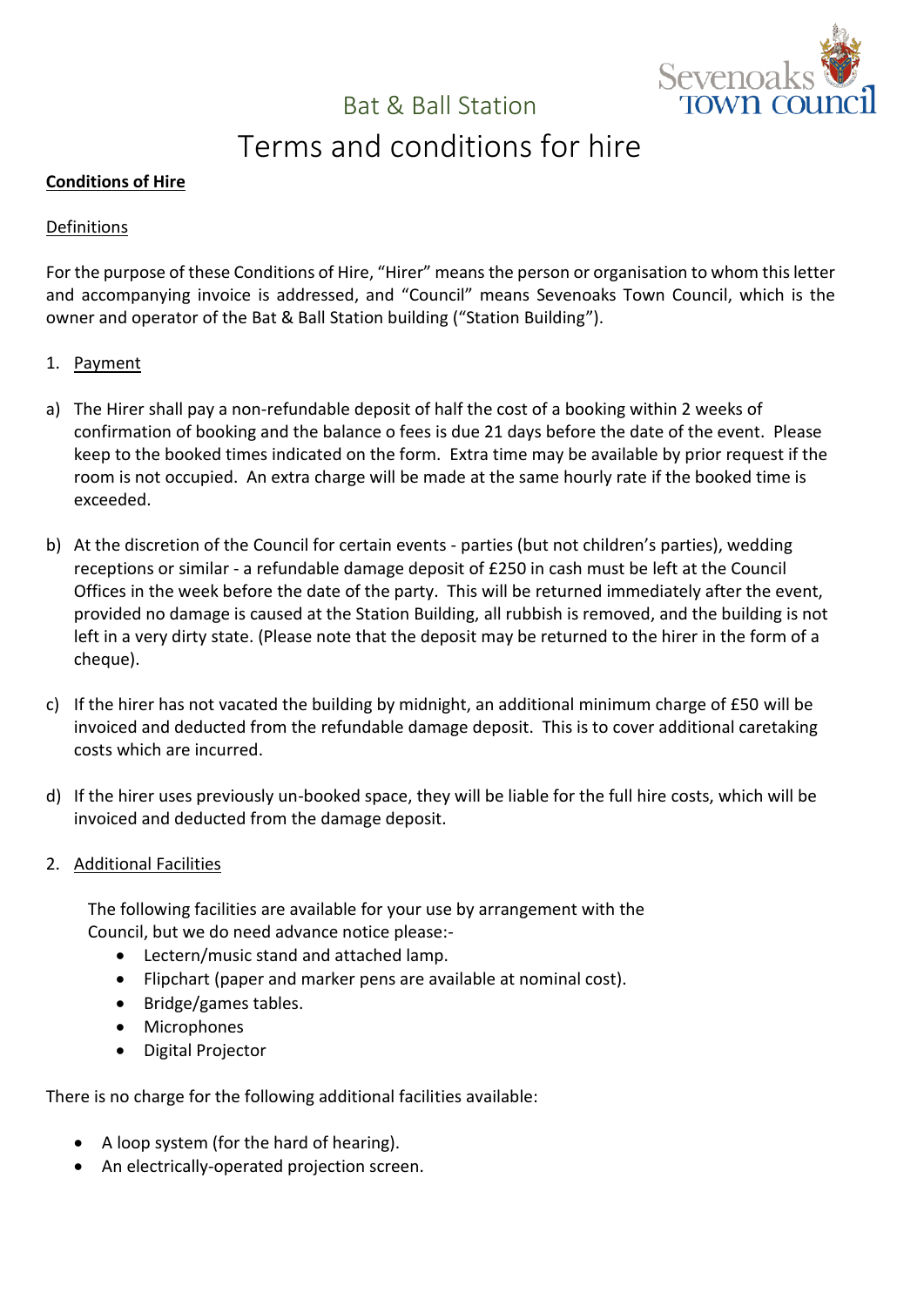#### 3. Payment Procedure

Please sign and detach the Booking Form and return it to Sevenoaks Town Council at the address overleaf.

Payment can be made by the following methods:

- cheque made payable to **Sevenoaks Town Council.**
- card by phoning Sevenoaks Town Council on **01732 459953**.
- bank transfer to NatWest Bank, account name **Sevenoaks Town Council**, sort code **60-19-02**, account number **23169788** using your invoice number as the reference.

#### 4. Cancellation

- a) If the Hirer cancels the booking within 21 days of the date of the event the full fee will be payable.
- b) In the event of the Council cancelling the booking due to the premises being unfit for its intended use or required as a Polling Station, all fees paid by the Hirer shall be refunded.
- c) The Council reserves the right to cancel any bookings at any time without incurring any liability to the Hirer.
- d) National Mourning If the event is cancelled due to period of National Mourning, which is beyond our control, we would endeavour to re-schedule the booking for the pending Coronation. Hirers are advised to check out their insurance – especially those planning their weddings.
- 5. Maximum Capacity
- a) The Booking Hall has a maximum capacity of 120 standing, 70 in a closely-seated audience and up to 44 seated at tables depending on the layout.
- b) The Luggage Room has a maximum capacity of 30 standing, 24 in a closely-seated audience and up to 20 seated at tables depending on the layout.

#### **On no account shall these figures be exceeded.**

6. Cleaning and Security

All use of the Station Building premises and facilities is subject to the Hirer accepting responsibility for returning furniture and equipment to their original positions and for securing doors and windows of the premises as required. **Under no circumstances must the premises be left empty and unlocked.** All users shall leave the premises and surrounds in a clean and tidy condition with all lighting turned off. Please put the rubbish in black sacks at the end of the hire period. Please take away all **GLASS.**

#### 7. Fire Safety

It is the responsibility of all hirers and users of the Bat & Ball Station to familiarize themselves with the fire safety procedures for the venue and to follow these procedures in the event the fire alarm is sounded. Evacuation procedures are located on the wall inside each room adjacent to the door.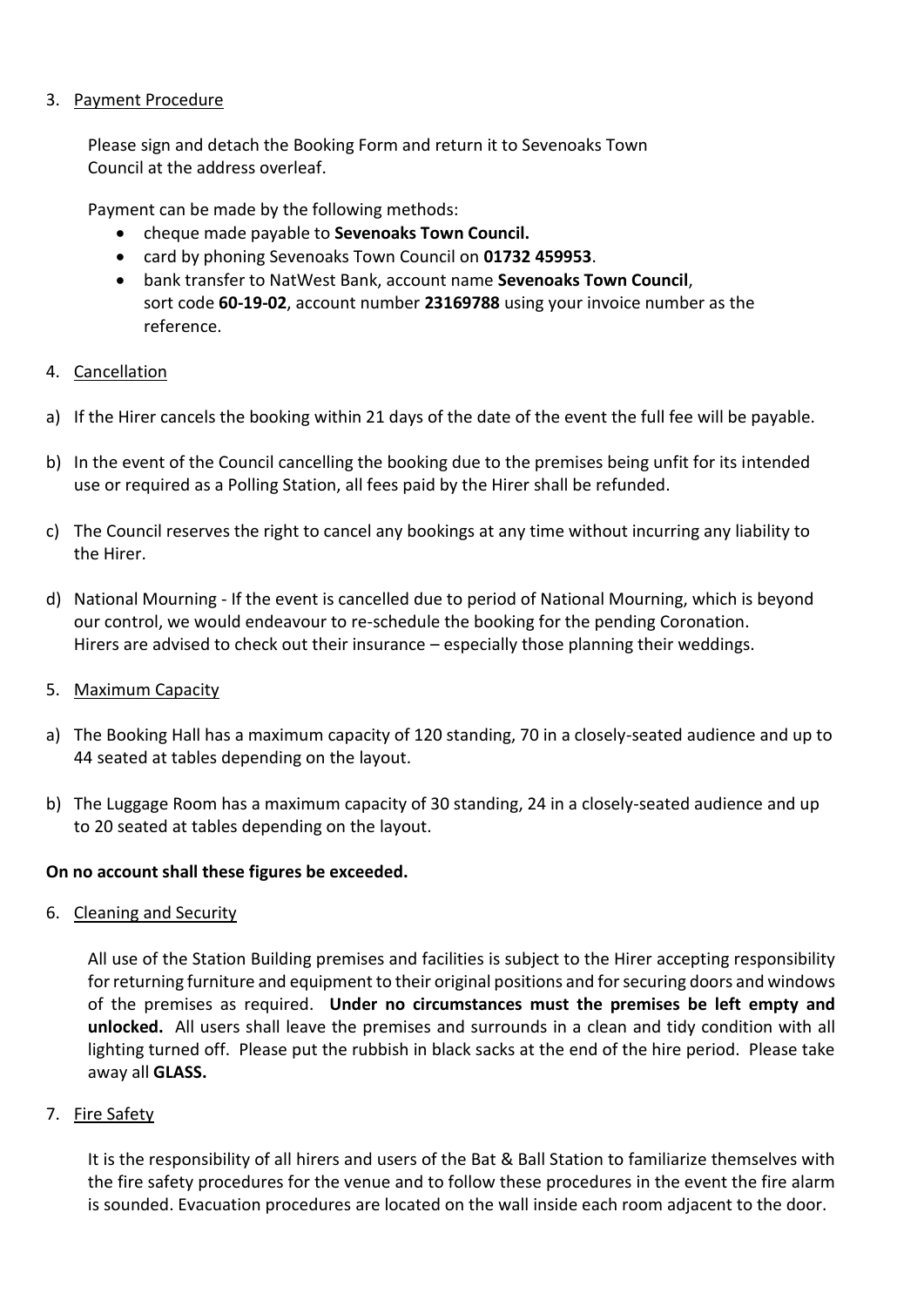#### 8. Gratuities

Town Council Staff are **not** permitted to accept gratuities or tips.

#### 9. Smoke Machines and Candles

The building is protected at all times by a fire alarm system. Smoke machines are not permitted as these and a number of birthday cake candles will activate the smoke detectors and automatically call the Fire Brigade. Therefore, please do not use these.

#### 10. Children's Parties

Children's parties are not recommended at the Bat & Ball Station due to the proximity of the live rail track.

#### 11. Supervision

- a) The Hirer must be 21 years of age or over. The Hirer must be present at the function/event.
- b) The Hirer shall, during the period of hiring, be responsible for supervision of all persons using the premises and of car parking arrangements for those attending their function, so as to avoid damage, inconvenience, or obstruction to others. There is a pay and display car park adjacent to the building.
- c) **Supervision of children always must take place at the building, noting that that there is railway line outside of the building.**

#### 12. Damage

The Hirer shall indemnify the Council for the cost of repairing any damage to the building, its contents or grounds during or as a result of a booking.

#### 13. Licences

The Bat & Ball Station Building is licensed for entertainment and the sale of alcohol. Any hirer planning to sell alcohol **must** inform Sevenoaks Town Council at the time of booking ('sale of alcohol' includes events when a glass of wine is included in the ticket price).

Sevenoaks Town Council has a Designated Premises Supervisor however it remains the responsibility of hirers to ensure the function they hold is properly managed.

A bar may only be operated by a Personal Licence Holder who will be required to present the Town Council with their Licence (a photocopy will not suffice) plus details of other staff who will be serving alcohol, prior to confirmation of the booking.

Hirers may bring in their own alcoholic drink for consumption on the premises but only on condition that it is not sold.

**Music –** Planning Permission restricts the use of amplified music.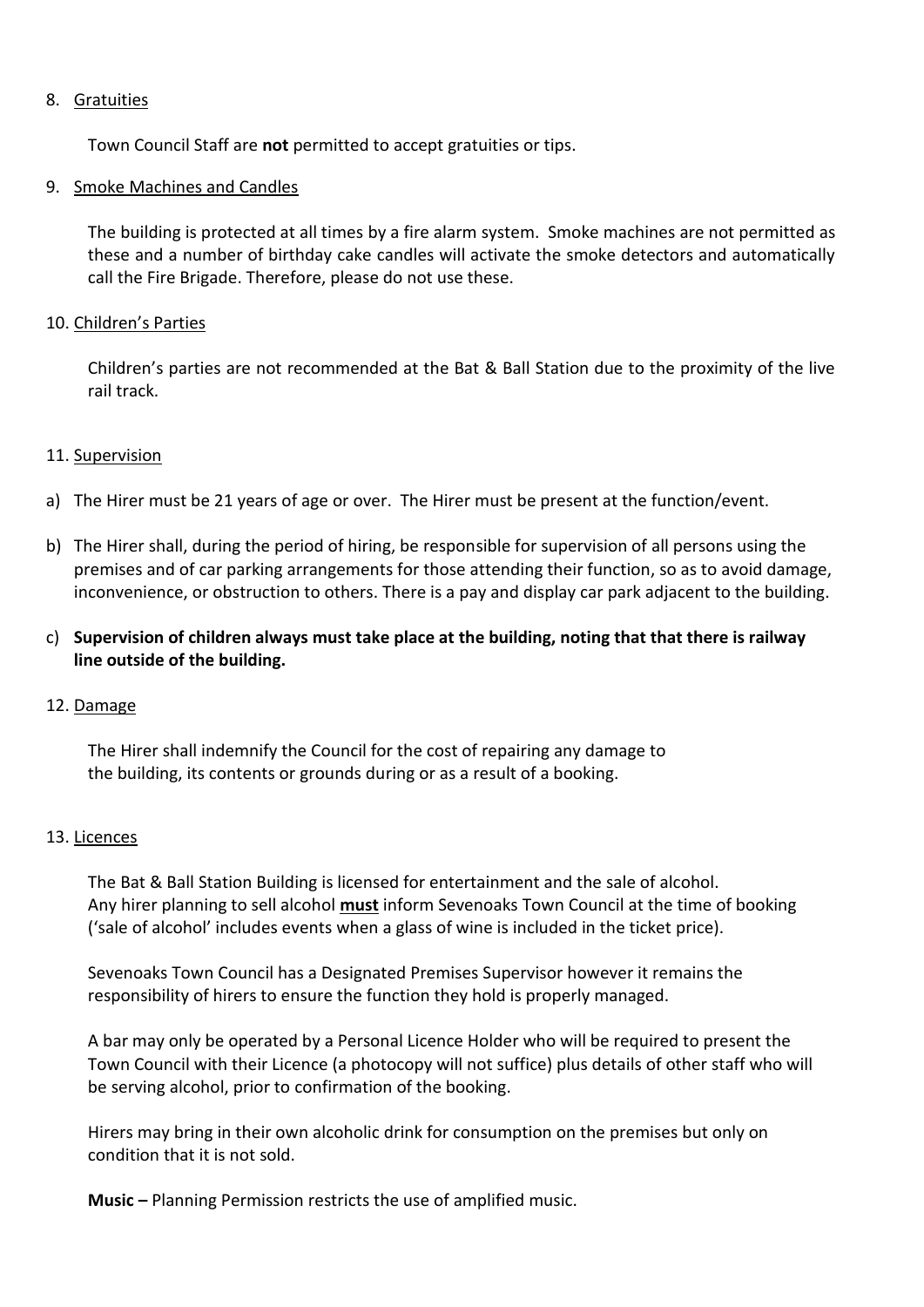#### 14. Insurance

The attention of the Hirer is drawn to the need to make private arrangements for insurance in respect of claims which might be made by persons for injury or damage arising out of the hire of the Station Building (The Station Building is insured against any claims arising out of the Council's negligence).

#### 15. Use of Premises

- a) The Hirer shall not sub-let or use the premises for any unlawful purpose, nor do anything to bring onto the premises anything which may endanger the premises, its users, or any insurance policies relating thereto. All electrical equipment brought into the Station Building must have a current Portable Appliance Test (P.A.T) certificate. **The premises may not be hired for discos or parties if an entrance fee is being charged.**
- b) The part of the building hired may only be used for the purpose for which it was originally booked. Use of the building is confined to this area.
- c) Section 26 of the Counter Terrorism and Security Act 2015 places a duty on certain bodies, in the exercise of their functions, to have 'due regard to the need to prevent people from being drawn into terrorism'. This is known as the Prevent Duty. In complying with the Prevent Duty, there is an expectation that local authorities ensure that publicly owned venues and resources do not provide a platform for extremists and are not used to disseminate extremists' views. Therefore, the hirer is not to use local authority resources to espouse violent and / or non-violent extremists views. The Government has defined extremism as 'vocal or active opposition to our Fundamental values, including democracy, the rule of law, individual liberty and mutual respect and tolerance of different faiths and beliefs. Also included in the definition of extremism is calls for the death of members of our armed forces.
- 16. Food Safety
- a) It is the hirer's responsibility to ensure that all food provided is within food Hygiene legislation and that suppliers are appropriately registered with Environmental Health.
- b) Where appropriate Sevenoaks Town Council will require details of Environmental Health Registration.
- c) It is the hirer's responsibility to ensure that when providing refreshments all allergy food safety requirements are met.
- d) Sevenoaks Town Council takes no responsibility for the provision of refreshments provided by hirers.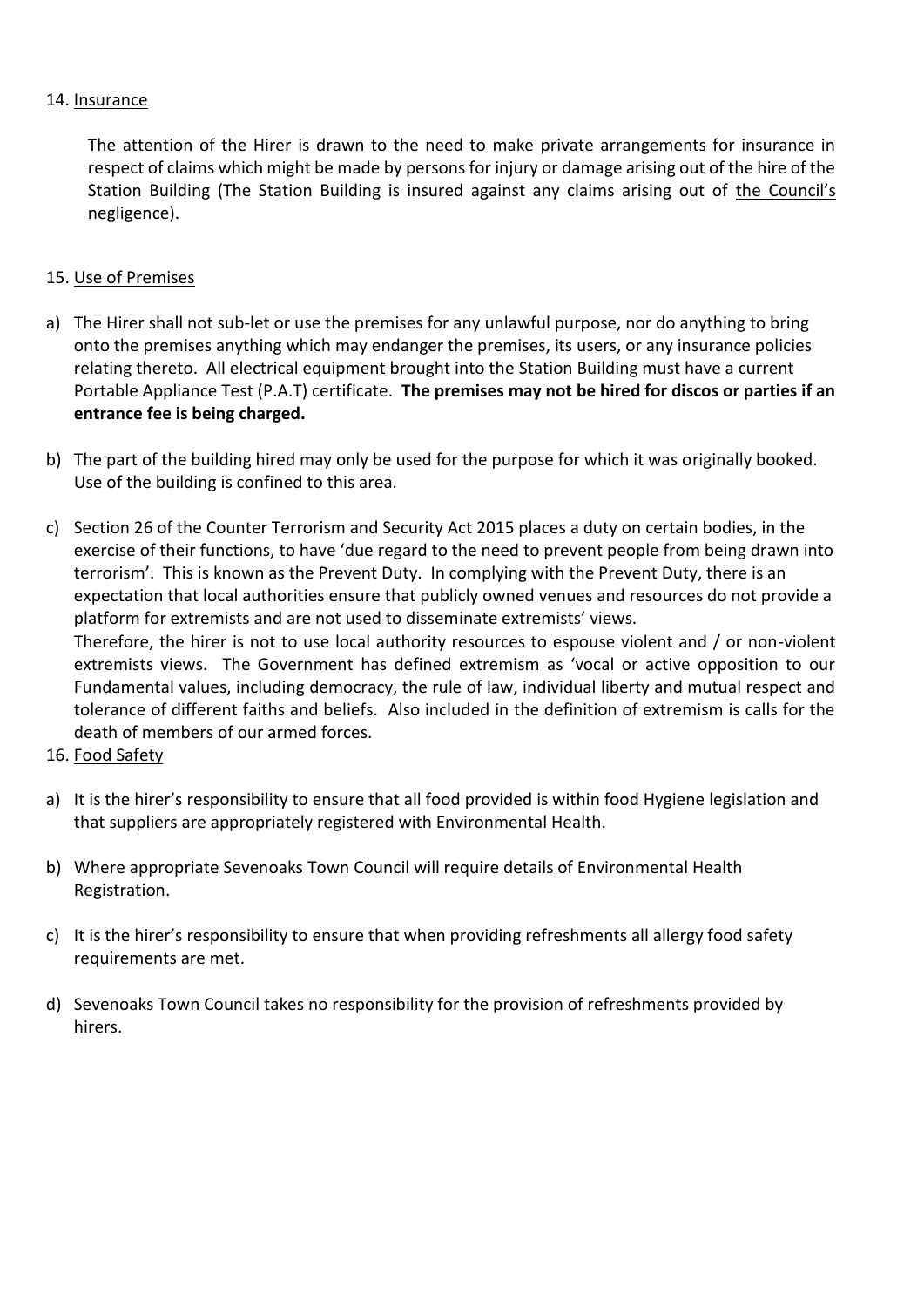#### 17. Sale of Goods

The Hirer shall, if selling goods on the premises, comply with Fair Trading Laws and any local code of practice issued in connection with such sales. In particular, the Hirer shall ensure that the total prices of all goods and services are prominently displayed, as shall be the Organiser's name and address, and that any discounts offered are based on actual Retail Prices.

#### 18. Regulations

The Hirer shall be responsible for the observance of regulations imposed by the Local Authority and the Fire Authority and the Council regarding maximum permitted numbers and other matters.

#### 19. Right of Entry

**Right of entry to the hall shall be permitted at any time to any member of the Management of Sevenoaks Town Council or delegated person.**

#### **Hirers Privacy Notice**

When you hire a Public Building, Sports Pitches or hold an event on Town Council land, the information you provide (personal information such as name, address, email address, phone number) will be processed and stored so that it is possible to contact you and respond to your correspondence, provide information, send invoices and receipts relating to your hire agreement. Your personal information will not be shared with any third party without your prior consent**.**

#### **When you contact us**

The information you provide (personal information such as name, address, email address, phone number, organisation) will be processed and stored to enable us to contact you and respond to your correspondence, provide information and/or access our facilities and services. Your personal information will be not shared or provided to any other third party.

#### **The Councils Right to Process Information**

General Data Protection Regulations Article 6 (1) (a) (b) and (e)

Processing is with consent of the data subject or

Processing is necessary for compliance with a legal obligation or

Processing is necessary for the performance of a task carried out in the public interest or in the exercise of official authority vested in the controller

#### **Information Security**

Sevenoaks Town Council has a duty to ensure the security of personal data. We make sure that your information is protected from unauthorised access, loss, manipulation, falsification, destruction or unauthorised disclosure. This is done through appropriate technical measures and appropriate policies. Copies of these policies can be requested.